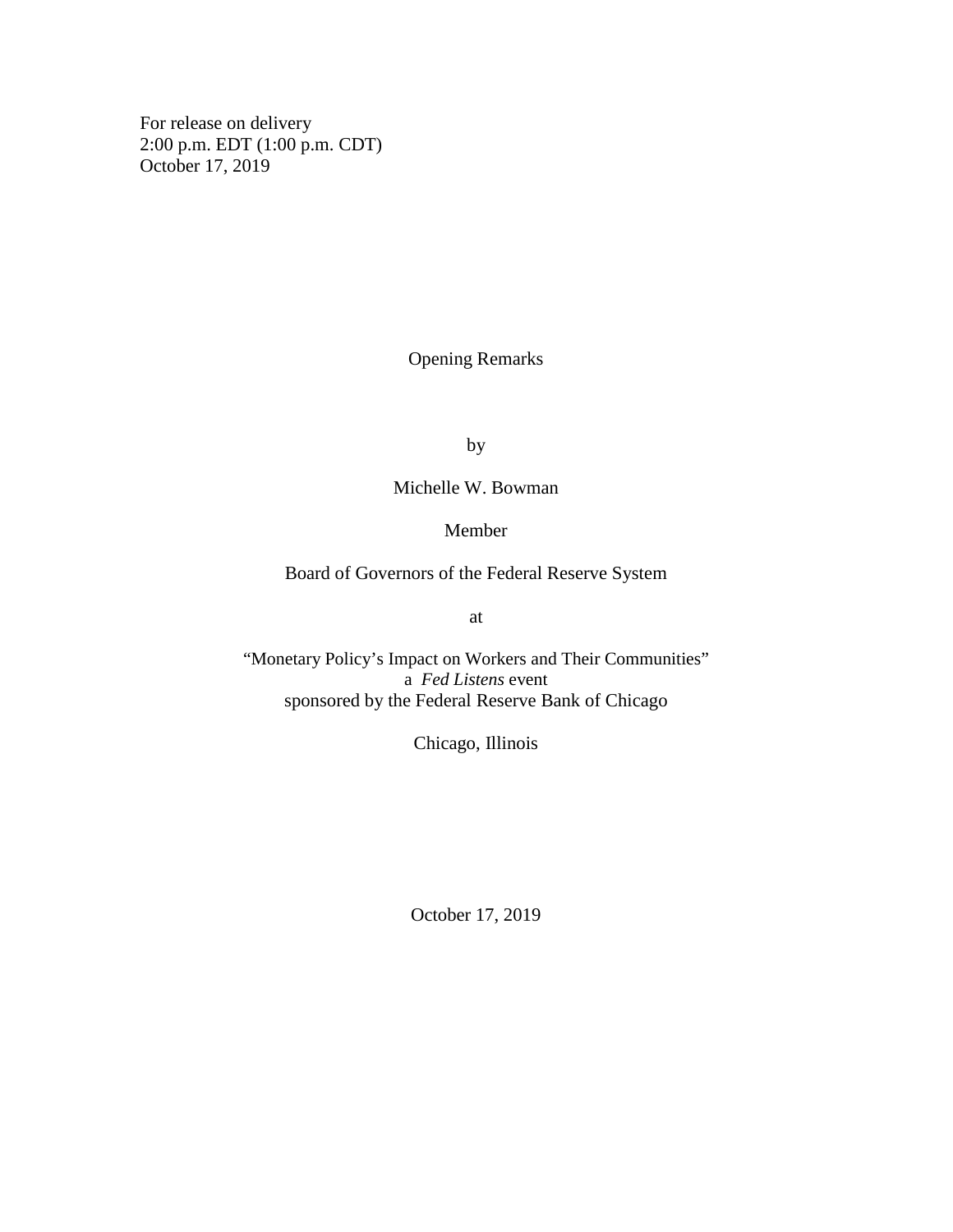Thank you, President Evans, for hosting this event today, and to our moderator and participants for taking part in this valuable discussion. Today's event is the last in our series of *Fed Listens* events held across the country to learn about how Americans think about monetary policy and how they think about the Federal Reserve.

In keeping with the purpose of *Fed Listens*, I would like to spend most of our time in conversation. But I do want to offer a few thoughts about why the Fed is reaching out to seek a broad range of views, and what we are hoping to accomplish through this initiative.

*Fed Listens* is a new comprehensive outreach to the public on monetary policy. For many decades there was a sense at the Board that the public wasn't interested or even willing to dive into the complexities of monetary policy. That view has changed in a fundamental way, especially in the aftermath of the financial crisis when it was urgently important that the public understand what we were doing. So we began explaining as accessibly and as clearly as we could what we were doing and why. Now we are listening carefully.

Since I became a Board member almost a year ago, it has become clear to me that people are not only willing to engage on complex economic issues, but they also want to know that their concerns are being taken into consideration on issues that affect their financial well-being. The Fed's movement toward greater transparency and public engagement is well underway, and advancing that effort is one of my top priorities.

At the same time, we recognize that the clear communication of our policies actually helps us achieve our goals. When we communicate our views on the economic outlook and our expectations for where interest rates may be heading, consumers and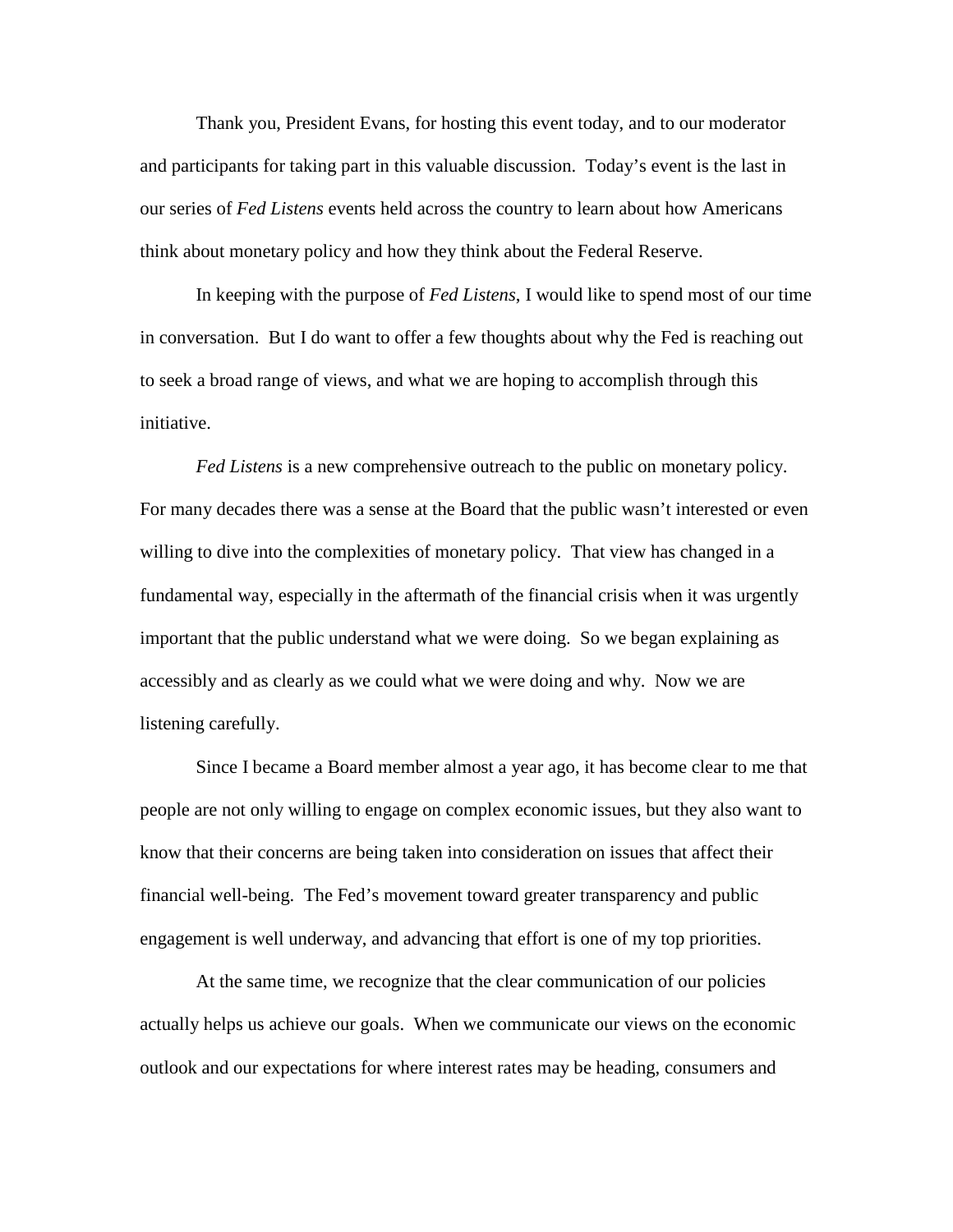businesses take that information into account when making decisions on spending, investment, and hiring. For that reason, our policy communications are an important part of the Fed's toolkit for influencing the direction of the economy.

*Fed Listens* is a natural outcome of this commitment to public engagement. We have heard from many people from different parts of the country and from different sectors of the economy about how monetary policy affects them and their communities. It is our responsibility as a public institution to be accountable to the public. Hearing a broad range of perspectives on these issues will help us make good decisions as we consider new approaches to monetary policy.

As I mentioned before, this afternoon's discussion is the last in a series of *Fed Listens* events that we began back in February. Looking at the depth of experience of our panelists and of David Wessel, our distinguished moderator, I think we can make a strong case that we saved the best for last. Our first panel focuses on disadvantaged workers' long-term job prospects. I am eager to hear from our panelists how they think the labor market and our policies are impacting the communities they serve in Illinois, Michigan, and in other states in the Midwest.

As a former community banker, I am also very interested to hear from people who are implementing creative strategies to build wealth and support access to credit for lowand moderate-income communities. The panelists in our second session can speak to their experiences doing just that, because they are helping to bring credit and housing opportunities to Appalachia, Indianapolis as well as right here in Chicago.

Our monetary policy review will have implications for financial markets, but we also want to know more about what the impact will be on Main Street. My colleagues

- 2 -